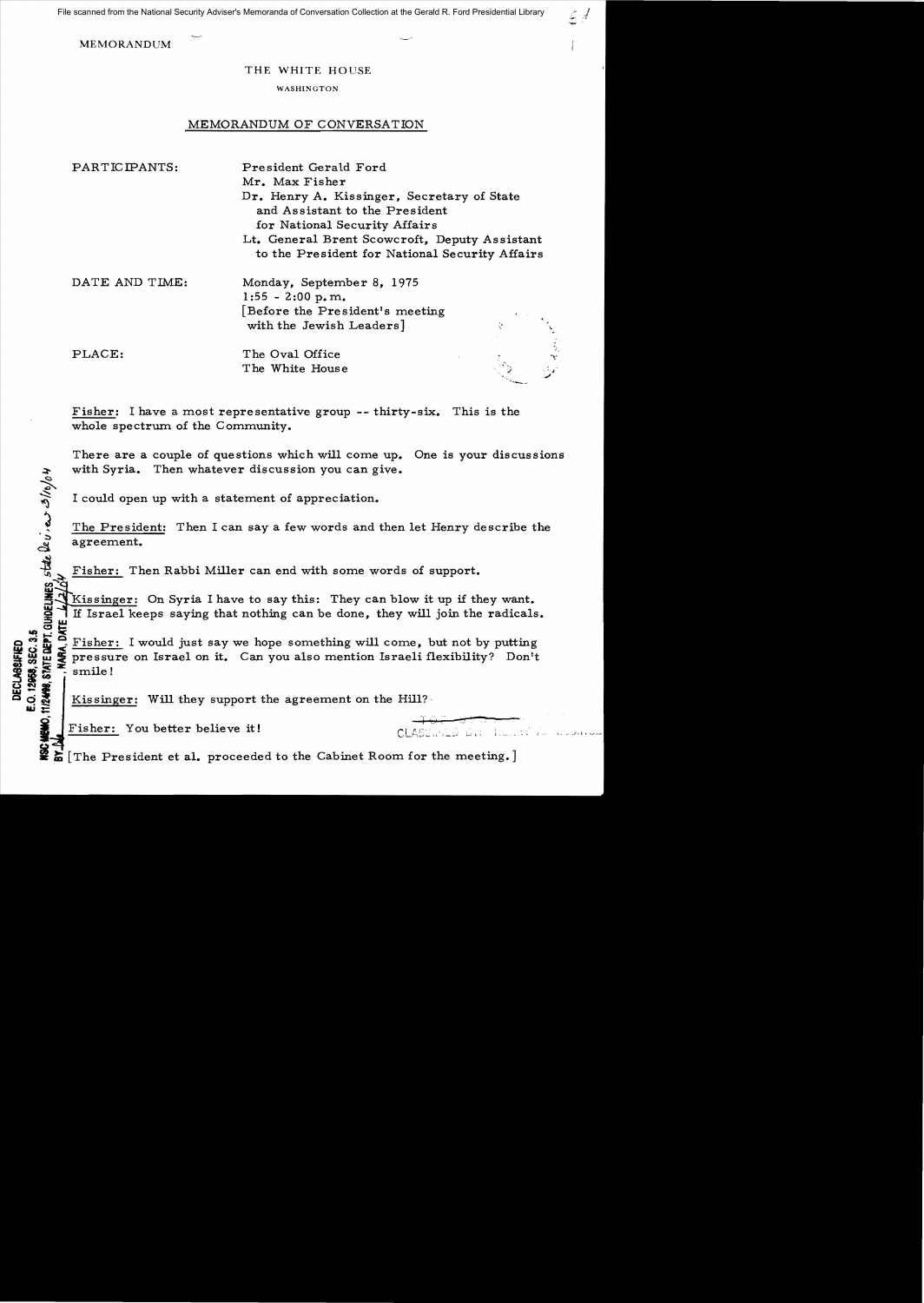MEMORANDUM

WASHINGTON

## MEMORANDUM OF CONVERSATION

| PARTICIPANTS:  | President Gerald Ford<br>Max Fisher and American Jewish Leaders<br>Dr. Henry A. Kissinger, Secretary of State<br>and Assistant to the President<br>for National Security Affairs<br>Lt. General Brent Scowcroft, Deputy Assistant<br>to the President for National Security Affairs |
|----------------|-------------------------------------------------------------------------------------------------------------------------------------------------------------------------------------------------------------------------------------------------------------------------------------|
| DATE AND TIME: | Monday, September 8, 1975<br>2:00 p.m.                                                                                                                                                                                                                                              |
| PLACE:         | The Cabinet Room<br>The White House                                                                                                                                                                                                                                                 |

Max Fisher: I want to present to you, Mr. President, the president of virtually every organization in the Jewish community. I want to congratulate you and, first of all, say how pleased we are at your escape Friday. Prayers for you were said in every synagogue.

We are deeply grateful to you and the Secretary for what you have accomplished and the manner in which you did it. It was good for the country and world peace.

The President: Thanks, Max. It has been a tough year and this has been one of the principal issues. I don't know how many hours Kissinger and I have spent together and with foreign diplomats on this. But I think we have achieved a great step forward. Let me say right now that the one who deserves the credit is Henry. Without him it could not have been done and I want to thank you before your colleagues.

sional approval within ten days. We appear to be getting support from the Leadership of both Houses. The form is a simple concurrent resolution  $\mathbf{z}^*$  which doesn't require my signature. We need your help in getting Congress<br>  $\downarrow$  to act quickly, and the bigger the vote the more unanimity we will show. It is a good agreement, but we now need quick action. We need Congresto act quickly, and the bigger the vote the more unanimity we will show.<br>Henry, why don't you describe some of the details.

CLASSMILL LOWER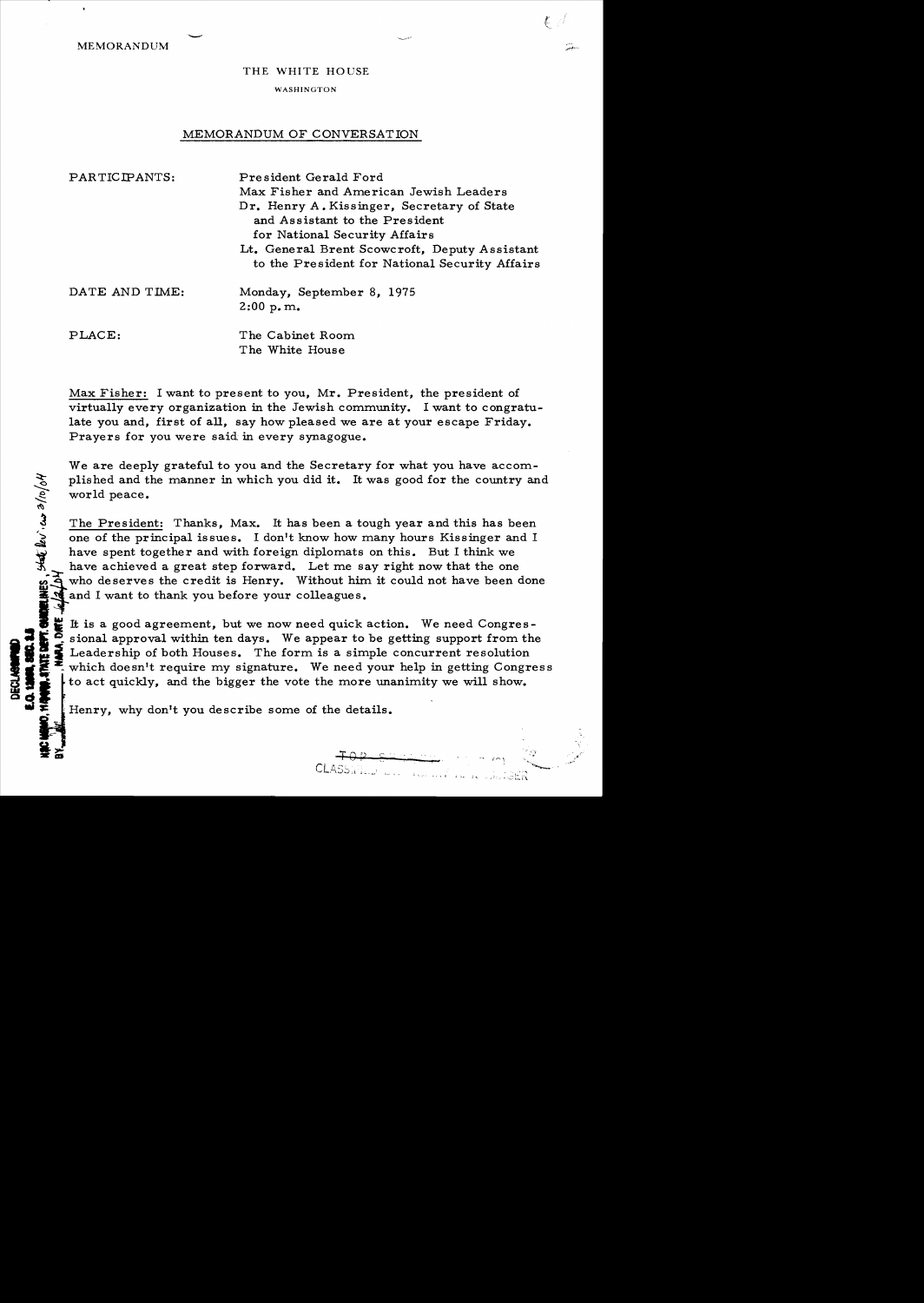Kissinger: I want to underline the importance of the President's words on getting a substantial vote. It shouldn't be a grudging vote after acrimonious debate. The Soviet Union is beginning to snipe and mobilize the radicals. We also need a substantial vote on the aid package, including that for Egypt.

I assume you know the basic provisions. Israel's dilemma is that it is asked to give up something tangible, which can't be taken back, for something intangible  $--$  a promise  $--$  which can be changed. The most attractive route would be an overall settlement, but even if it could be negotiated -which is doubtful, because it would put the negotiations in radical hands  there is no way to test it. This agreement gives us a chance to test Egypt's good faith without jeopardizing Israeli security.

[He describes its major provisions.]

This is the most far-reaching agreement ever made in the history of the Middle East conflict. They could turn into empty promises, but if they do, Israeli security will not have been threatened. I think this could be a hopeful beginning for a very long and complicated peace process.

The President: I had a difficult decision on the American technicians. First, both Israel and Egypt asked us to do it.

Kissinger: That in itself is really something.

The President: Many people have likened this to Vietnam.. There is no analogy. In Vietnam we went in on one side against another side. Here the U. S. is asked to send people to a neutral zone by both parties who are not at war.

We will be working hard with the Congress and would like your support.

Rabbi Miller: I join Max in thanking the Almighty for your deliverance. During our Holy Days we appreciate what you have been able to achieve. These are days of sober hopefulness. We hope this is a giant step on the road to peace. This will give us a chance to gauge Arab and especially Egyptian intentions. Israel is taking risks for peace and we hope and pray that these risks will lead to that peace. We know there will be problems, both on the technicians and magnitude of assistance. Underlying the words of the agreement is agreement between Israel and Egypt that the U.S. will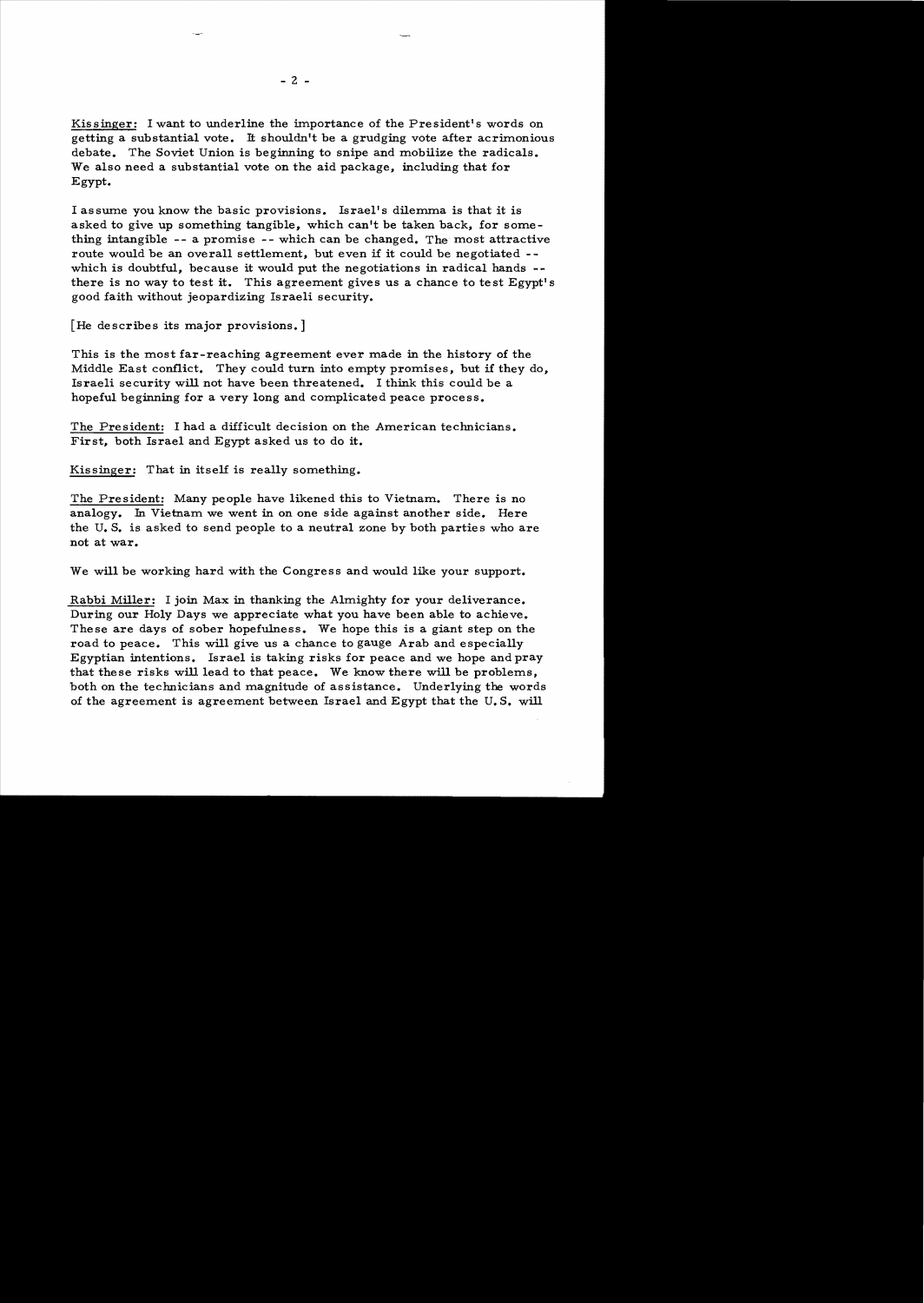have the major role in bringing peace. We know the technicians are not military. One of the things we are proudest of is that Israel can handle the military problem by itself.

As you know, this is but one of our concerns. One other is Soviet Jewry, and we are bothering the Secretary on this. Another is Syrian Jewry. I have 400,000 signatures asking that something be done. I just mention them to let you know our shopping list is long, but now on these holidays we corne back to the gratitude we feel for you.

The President: We are conscious of these other problems. We must take one step at a time.

Kissinger: Whether anything can be done on Syrian Jews depends in part on what happens between Syria and Israel. We don't expect any dramatic results between Israel and Syria given the nature of the Golan problem. But if Syria feels there is no hope, they will line up with the radicals and could even pressure Egypt. But we have explained our views on this to a11 the parties.

We are doing what we can with Soviet Jewry, but we have little to offer them. They can't get credits, MFN, and now they can't get grain loaded. We raise it at every meeting, but thus far they haven't been too forthcoming.

Question: We certainly intend to help on the Hill. How have the Committees reacted and what are the negative arguments?

Kissinger: On the technicians, the basic question is the analogy with Vietnam and why the U. S. and not Sweden, and so forth. I point out that Sweden and many others have larger contingents than we wi11. Also they ask what will happen if the technicians get into trouble.

I get the impression that the aid figures are much more of a problem than technicians. On aid I have taken the position that we would be giving aid in any case and there is just a small differential for the agreement itself.

Question: Are you asking other groups for help? We can't do it all ourselves.

The President: We are mounting an a11-out effort with the Congress.

Question: Has the reassessment period now concluded?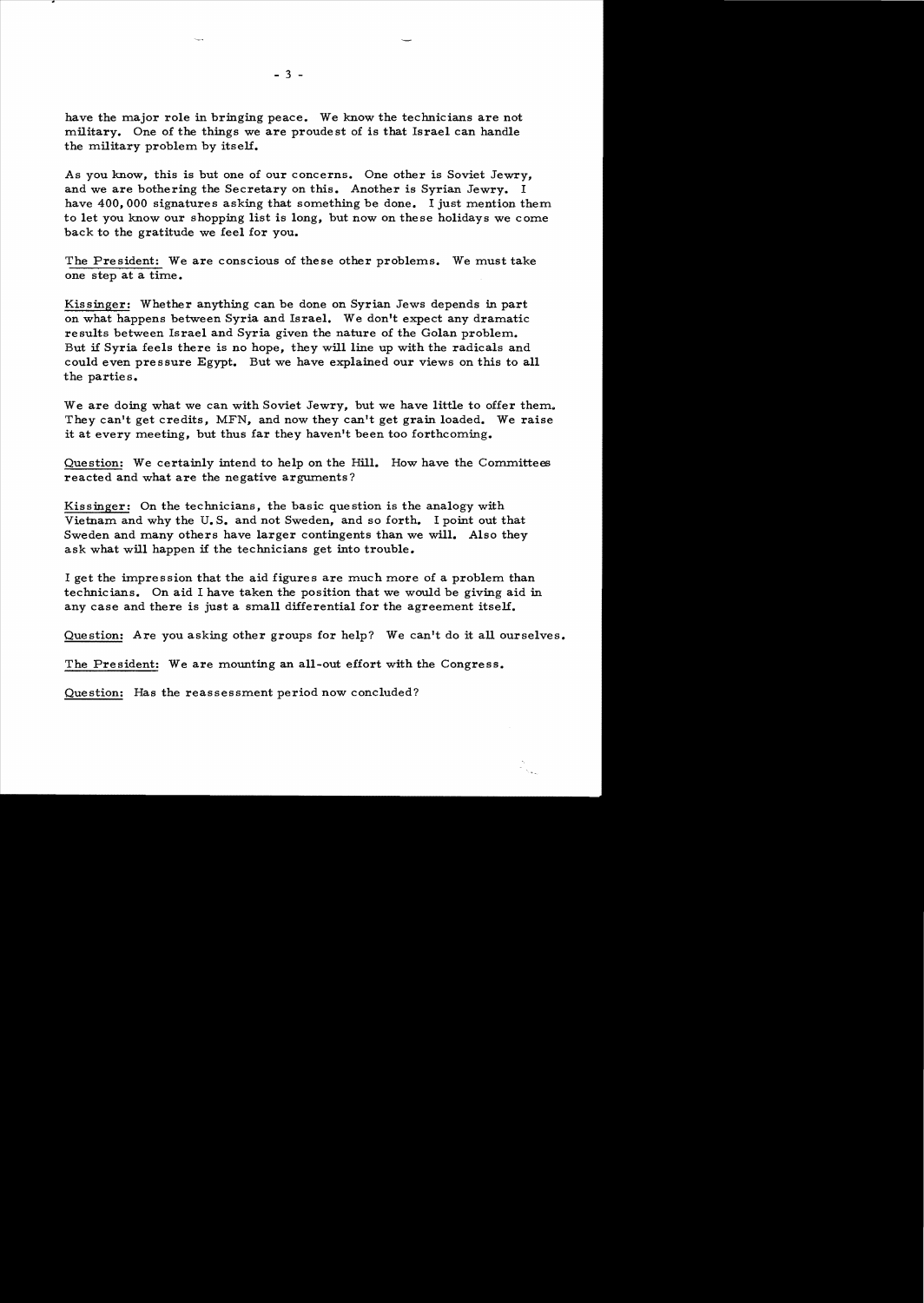The President: In the broader sense, yes. We felt we had either to do what we have done, or go for a broad agreement.

Question: We pledge our support in Congress. The technicians will get through because it is easy for Democratic liberals. A harder bullet will be two-point-something for Israel and the hardest will be \$800 million for Egypt. We will be asked if the Saudis have gotten poor suddenly.

The President: The dollars will be the most difficult. We have held off sending the aid bill up to see what happened in the Sinai and with respect to Cyprus. The bill will contain two-point-something for Israel. We are still negotiating the details. It does contain something for Egypt. Israel has two and a half million people. Egypt has 40 million. Surely their allies will help, but this is one whole package.

One other point: Max hasn't given me authority to discuss this, but we have to solve Cyprus and to do that we have to lift the embargo. Try to get Ben Rosenthal to see the light. He is a good friend of mine, but he can really help and we need your help there.

Kissinger: In the 1973 war, we knew what the Soviet Union was doing  $-$ because of Turkey. Also, if Turkey is rebuffed, it will turn to the radical Arabs. On aid for Egypt, Sadat wanted an agreement to demonstrate the benefits of working with the United States. He needs to show that there are benefits to cooperating with the United States. So it is not just the money, but where it comes from.

Fisher: You have been most generous with your time. You have our support.

The President: I think we need 75 percent of the vote in both houses.

I thank you for your sentiment on the little incident last Friday.

I want to reiterate that none of it would have been possible without Henry.

[Applause]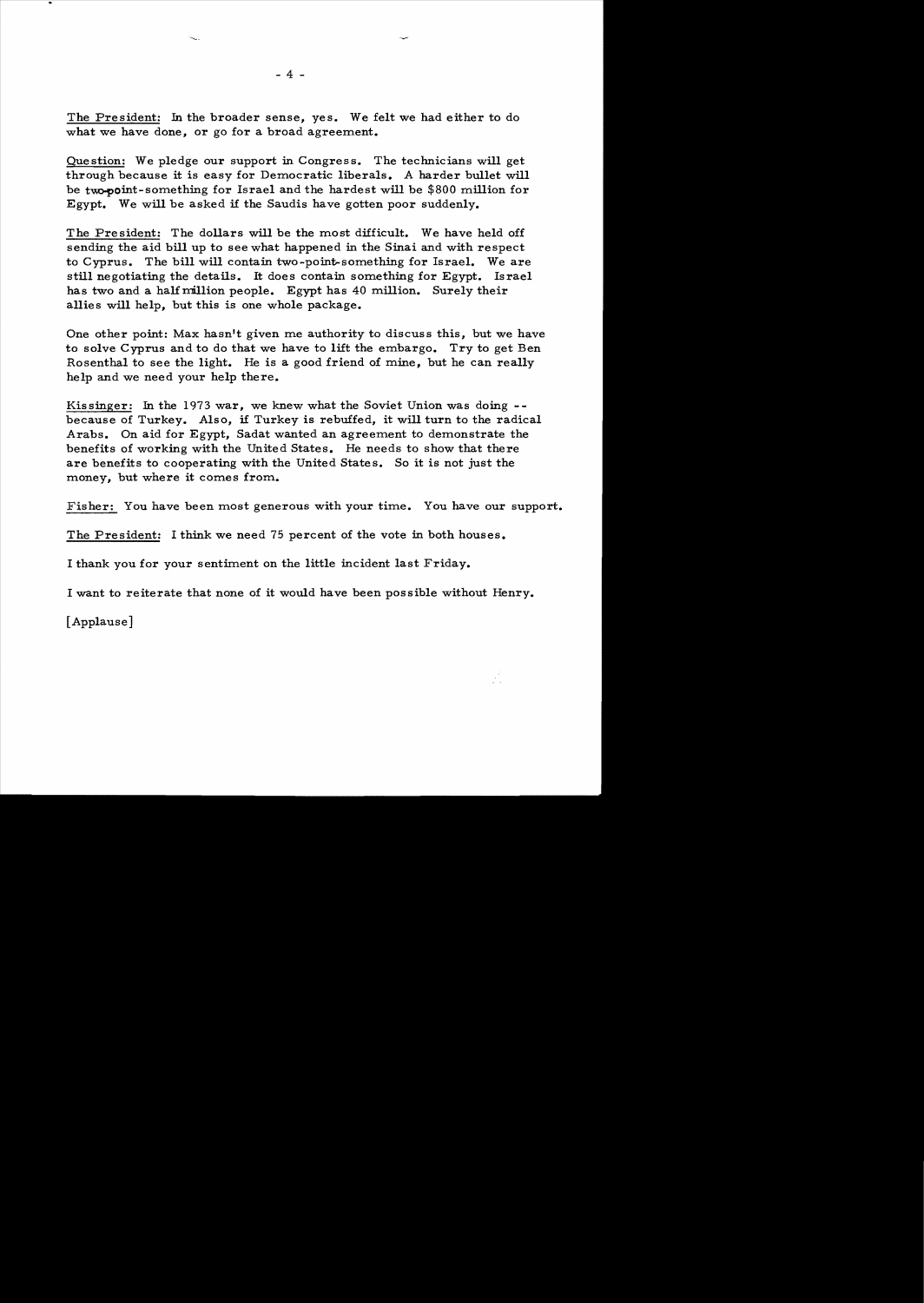$P/m$ ay Fishn/K  $65477$ E I hun a voust espagnement son this is Than are a complet protecte attended carrie spectrum cours up. One is spire de Syria, The what he place Canguin. I could jou ap co/ statement of equies. PTim & can any a purposed and then he K absente a deal a fees E Then Rabbi mitter age und art come under of & great K On Syria. They can been it my if they won't. If I knyss saying within can be done they will join a rachials. E d'immelit quit son con hoyer monthé avillement but not putting pressure on it. Can you abo Martin I flytchibity, Don't smile. Karll trong surport component contracted F Jun beller salme ut **DECLASSIFIED** NSC MENO, 11/24/98, STATE DEPT. GUNDELINES State leviers 3/0/04 E.O. 12968, SEC. 3.5 NARA DATE  $\frac{1}{2}$  $BY$ <sub>--</sub>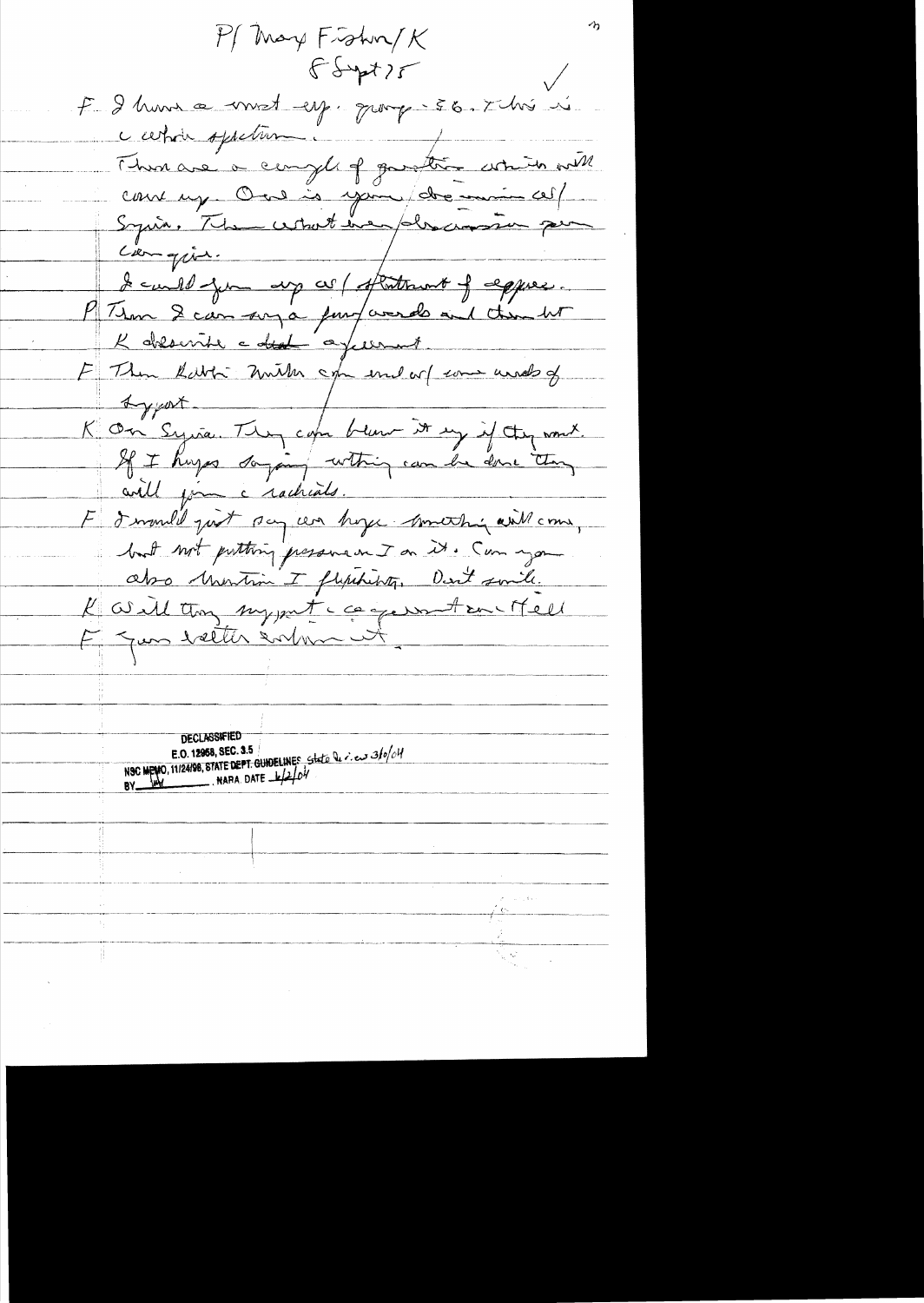l'Almerick Lunders / K  $f_{\text{Spt}}$ hand time won't spread to you P, & pres of withouts every asymite in fermish exoty when the engatulation a 1st on have placed un are ot you errope Saturdy. Pemper fa pour vieu said in very proposage. We are loyely patched to young to what uper home accomplexant par commencer in which good it. If was jou face enty <u>t world place</u> Tesustes Unix. It par burne tough jean + This has bare one of famigal resins. I clock pour hui and huist Kr 2 hours euro un nous auchiente / a quoi stop formands hetma you crythet mont that are who dermes à énclise de K. W/0 hui est could unt have hear donk & devent to thank you toups you willing uss. It is a good agreement, but he was well quick a time, who would long of proud of sin Lodor. We ogpefort en peting support for e breedership of brith hommes, The form to on somple inversiont usefution which doesn't your any sig. We wild your help in getting Cong to act functly + c bay per - write c mase manuty we will show they und don't ma desiries para pc details. K D'east to indiction importance dans d'une ou Festing a sends touted with - It shouldn't be a

**DECLASSIFIED** E.O. 12968, SEC. 3.5 NSC MEMO, 11/24198, STATE DEPT. CUNDELINES, State Dev. our 3/10/04 **NARA DATE**  $-6/2/64$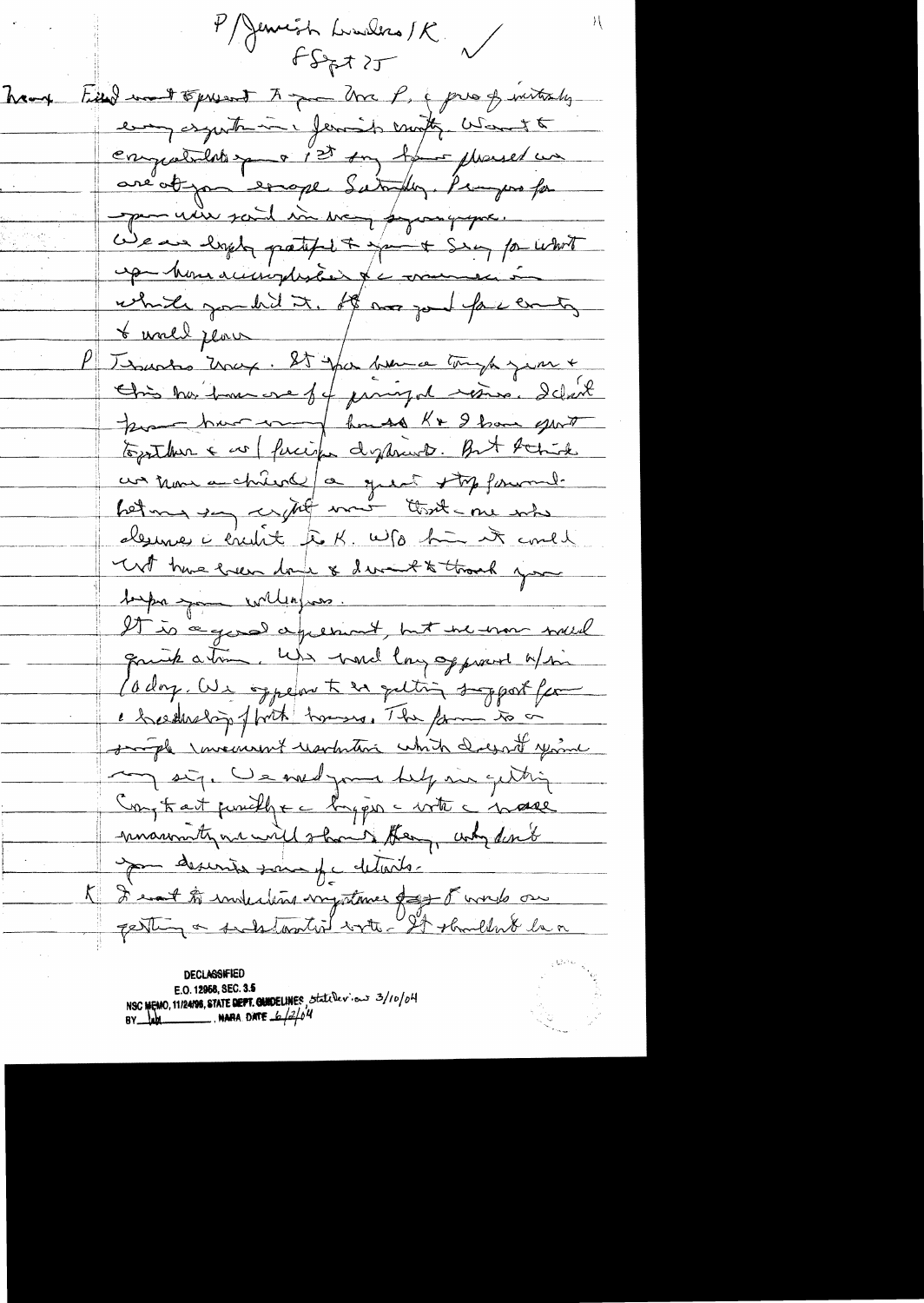gardying wat ofte accommon debut. The SV is tout à la dinger mondage adhing de houring option brown train promoins toogeth which can't be cahin don't for southing miteryable - processe - which can be changed Unest attraction contains and be arrived sutterned, but even if it could be ingotisted (dominital because it would put use at in rudiced homes). There to vo may to let it. This against give me a channe in typ at for family will groupaching in I security. Fe : (Descritos songs premiers). This is a work for unching agreement was made in ME crysted. Trans cand time with compty promises, but if so I can give the not have been tracateurs. I train the could bue hopeful happing for hang hap & cerempticated prob- $\mu$ res. 1 8 had a dif. decesion on US achiamen, 1et both If E asked in to be it K & hat in they is unify sounding. P Um piges home bouriel à t UN. No dynast another risk, Hera US askedts Send fugle to mential you by both parties when one not at war. Use intil in mothing heard with Cong & world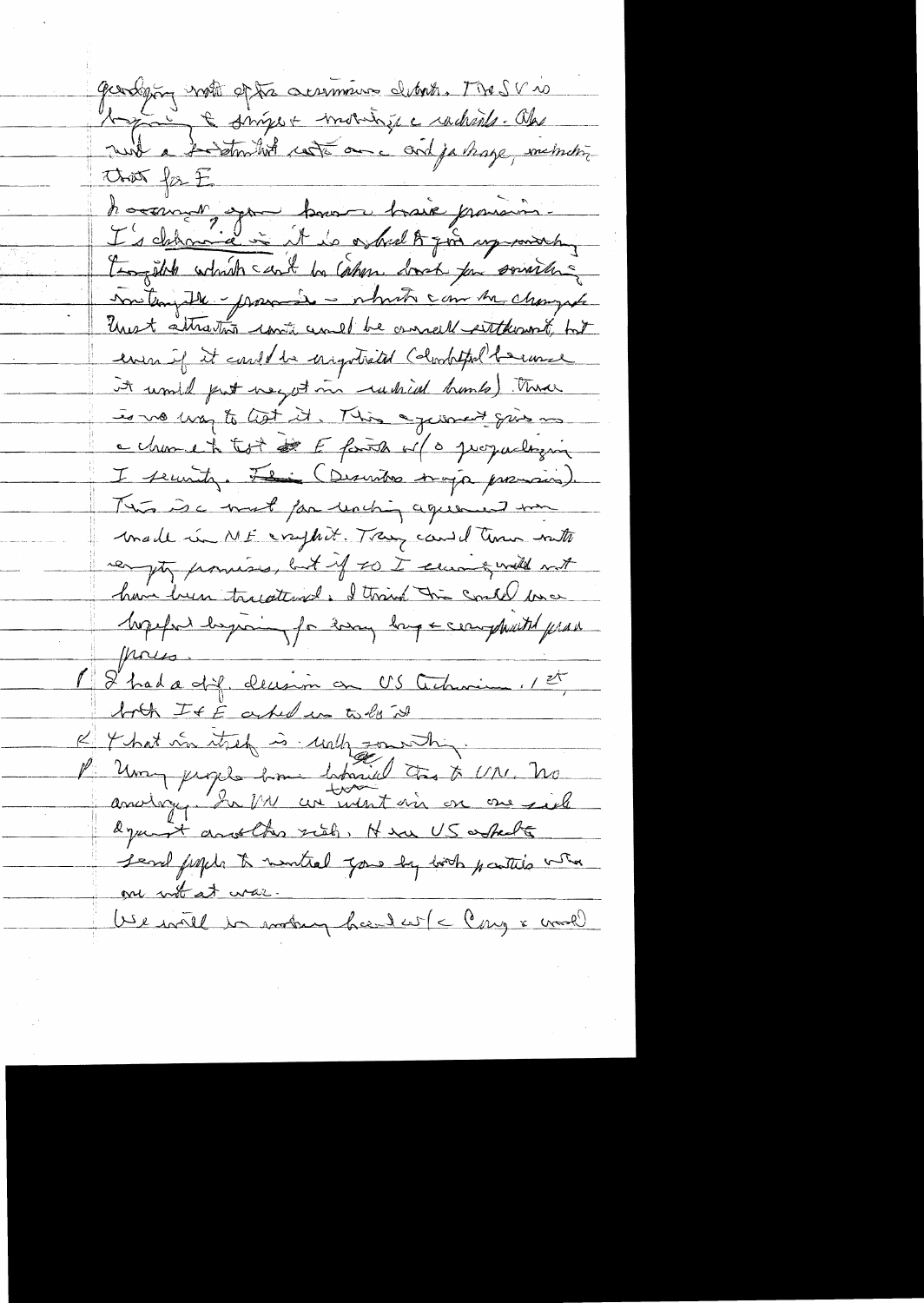Ratti miller Filie that in fact de la formation de la democina During arin Hotz Day we appreciate what you have been after achieve. These are day of solar hyppothess. We hope this is a grant they are wants place. This will give noa Chruce & quaye andré esp E contention. I is lating with for prove + we hope & prog that These erstos will be gette that the fine, U.R. hew then will be juste, to show technicales of magartonal of assistance. Anderlying candot C Oque estas aperment bit IsE that US with trouse image role in lui join of things we provided of it that I can handle with by itself. as you know this is but some of and various, Ou is Sar Juin & us ha thortening Sem on this. Unother is Syrian Jung. I have 4 cs cas signatures white constant where hat is any, hut imme on these holiday we for enw back to a justitude un ful for eyes USE me varming there wither probably To go the case they at a tries K ostalten omjetnig com en some om Synan que experience ainspiration utilist trappeare Ast Syris & I. We don't expert my drawati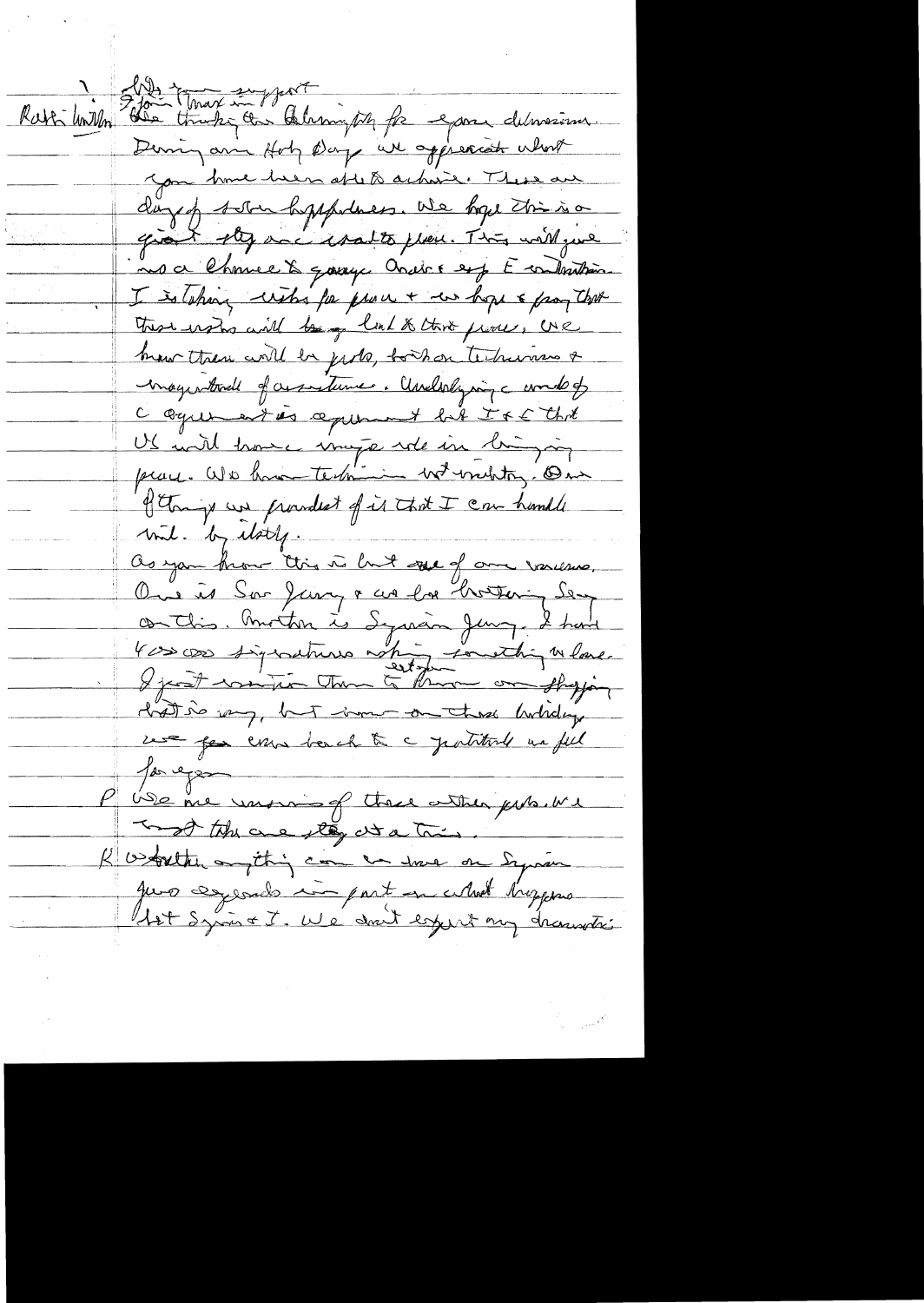Technico (USSILA

Moult tet I & Syrin quanc Craticipe Colonyent. But if Squin for feels there is Me hope, they will him in whe without a could man pressure E Best in how explanaed son viens on très à abe partire. We loving orbit we can W ( Soo Jamp, but us have bottle & effection . They can't get violites NICK, & some court jet genrie lundel. We rate at at may outy, but this feather harn't been to fortheming  $\overline{\varpi}$  . We certainly writing to hely one of ill. Haw have c Crostes reacted a whotave negative arguments K On Malmins, bosin paration is donlinger of VN & cody USA - cost Sancelio, etc. I point and that Sensdan a nun others have larger contingents thousand Alexabet with boyques of technicas get not houble. I get ingestion that and fragine much unne fa prot troublemin. On ait de houtaken joutra we would be quing eat unon case + thousand first a small dependied for capier is itself. aning this attor page for help? We cant lit all amount in the PWs one consuming on all ant effect w/c large Q Hose exceptions of pariod was concluded? the chroder surse, yes, we fact in had with to be what me have in go for a hand agreement. Obse pledge am enjoyed in Cong. The havious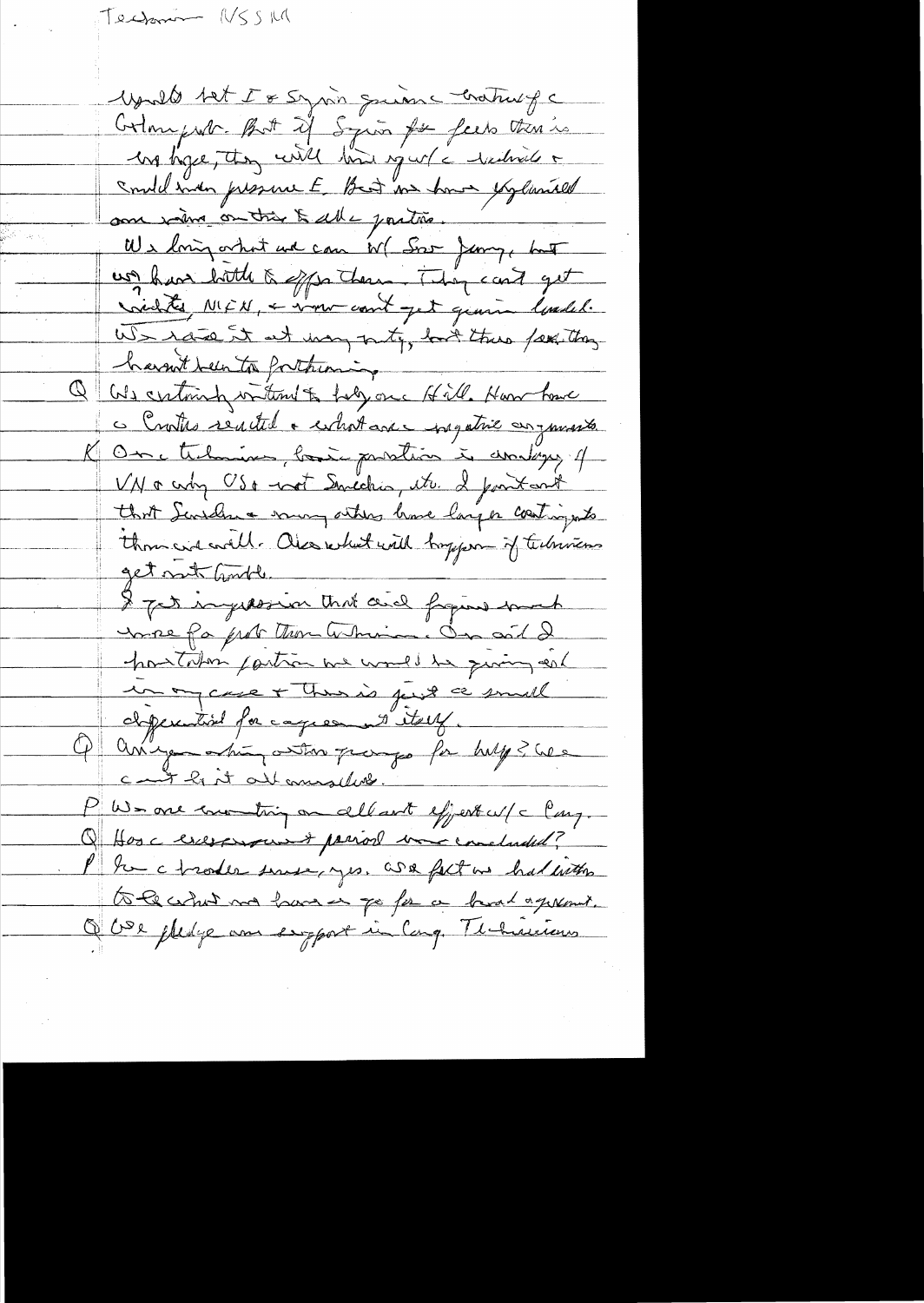will getting becomeint love for duringthe historials, a parade bouldet will be too point scritting for I + the hardest will be 500 mint pe E, We certil la ceptal de Scendis Mons jouten pour sud dende, The dollars evidence onet deprivate as hard <u>haldaff sauling and lind may to see what</u> happened in Smir + of uspect & leggens. The both bol contain 2 point surveiting for I. We stall us potating a detoils. He are contain touthing for E. I has it suit; E has voi Scircly this allie will huly, but this is one cohon pa hage contenity to descent this, but we have to point bypas + to be that we have eight indangs. Try to get Bon Rosnellad & une lech belijn ne melige belij dans Hac 23 mais, we have what cSU was doing because of Toucher abo, if the Turkey i rebayfed, et unit time to - Acedian compo. Onceil for E. Sadat worstell in agreement to chancestrate a humpto of working w/ < US. He week to them there are brufit to enquanting us US, Unt just a may hot cestant comme pour He Gear turn most jean were af your time, You having support.